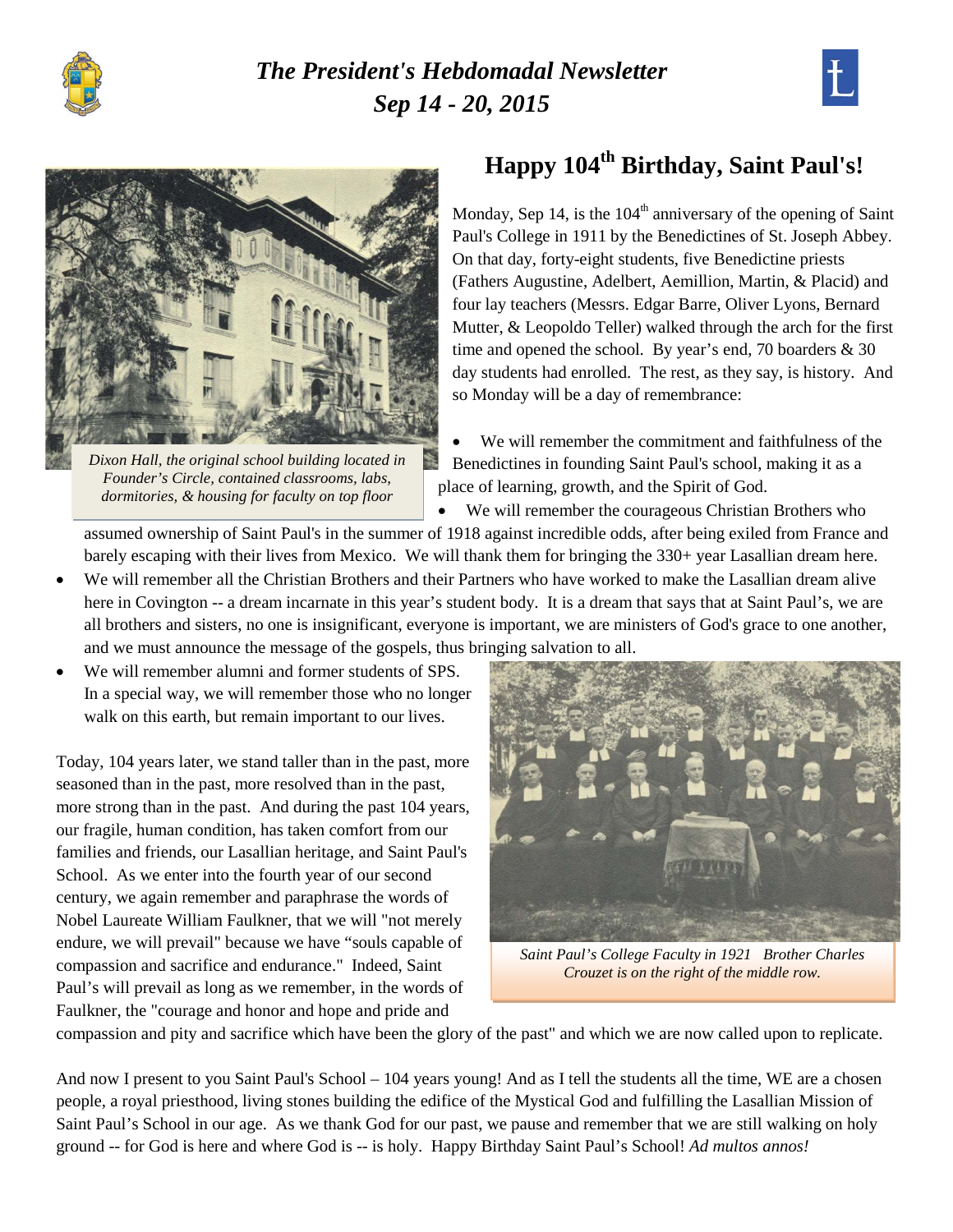#### **Mon, Sep 14 (Exaltation of the Holy Cross & SPS BD; 7:45 am faculty meeting; 9:00 class start; G A B C)**

- **LATE (9 am) Start to allow for a faculty meeting.** Students are due in their first block class by 9 am. Cafeteria and library will be open at usual time (7 am) to accommodate early arrivals, so it's no problem if your schedule calls for you to drop your son off at the regular time. And, in an ironic twist if the past is any predictor of the present, we will have more students tardy today than usual. It's strange – with a late start, one would think students could get here on time! But the opposite happens! Let's see if we can together trounce this troubling trend. (I love alliteration!)
- **TDIH:** In 1911, 48 students, 5 Benedictine priests, and 4 lay teachers opened Saint Paul's College and began classes, beginning an educational tradition of excellence that continues today. Happy B-Day, SPS!
- **TDIH:** In 1741, George Frederick Handel finished *Messiah* (not "The Messiah") after working on it nonstop for 23 days. It's one of my favorite pieces of music – absolutely incredible!
- **TDIH:** In 1975, Elizabeth Ann Seton is canonized by Pope Paul VI, making her the first American saint.
- **Exaltation of the Holy Cross:** This feast was begun in 629 AD by Emperor Heracles who brought the cross discovered by Saint Helena in 320 AD (and purported to be the True Cross) to Jerusalem, placing it on the believed spot of Jesus' crucifixion. I do not know whether the Benedictines opened SP on this feast by coincidence or plan, but establishing Saint Paul's was a triumph by them and, later, by the Christian Brothers. Today, it remains a triumph. With your dedication, it will triumph far into the future, a triumph of the Lasallian dream and God's work here in Covington.
- **National Hug Your Hound Day:** Give Fideaux a great big hug.
- **Eat A Hoagie Day:** Indulge today!
- **Faculty Meeting**
- **Parent-Teacher Mini-Schedule (6:30) See below for details about tonight. Hope you can make it!**



*Devin, Sam, Bradley, Robert & Brock prepare to take senior portraits. Thanks to the senior moms who helped with this annual ritual!*

### **Tue, Sep 15 (Assembly; Shadow/Snack Day;D E F G)**

- **8-Track Tape Day:** OK, admit it! Some of you probably still have these relics from the past. I know of at least one SPS teacher who still uses them!
- **TDIH:** In 1963, a bomb explodes during Sunday morning services in the 16th Street Baptist Church in Birmingham, killing four young girls. The incident is memorialized in a famous poem, "Ballad of Birmingham." Click here to read the poem (which we study in my English class): <http://www.poetryfoundation.org/poem/175900>
- **TDIH:** In 1916, tanks are first used in combat, during the Allied offensive at the Battle of Somme in WW I.
- **President's Assembly; Shadow Day (**our Shadow Days are filling up fast! Thanks for spreading the good word about SPS! See below for how you can help with admissions.
- **Football:** Pre-freshmen at John Curtis
- **National Honor Society Induction Ceremony (6:30 in the chapel)** I look forward to this event, one of my favorites. It's an opportunity to showcase academic accomplishment – something our society does not do often enough. Too bad I can't fill Hunter Stadium with thousands of fans to witness the NHS induction!

## **Wed, Sep 16 (Regular; A B C D)**

• **TDIH:** In 1620, *The Mayflower* ship departed from England, bound for American with 102 passengers and a small crew. Trivia Question: what is the traditional site where the pilgrims disembarked on Dec 26? Answer at end.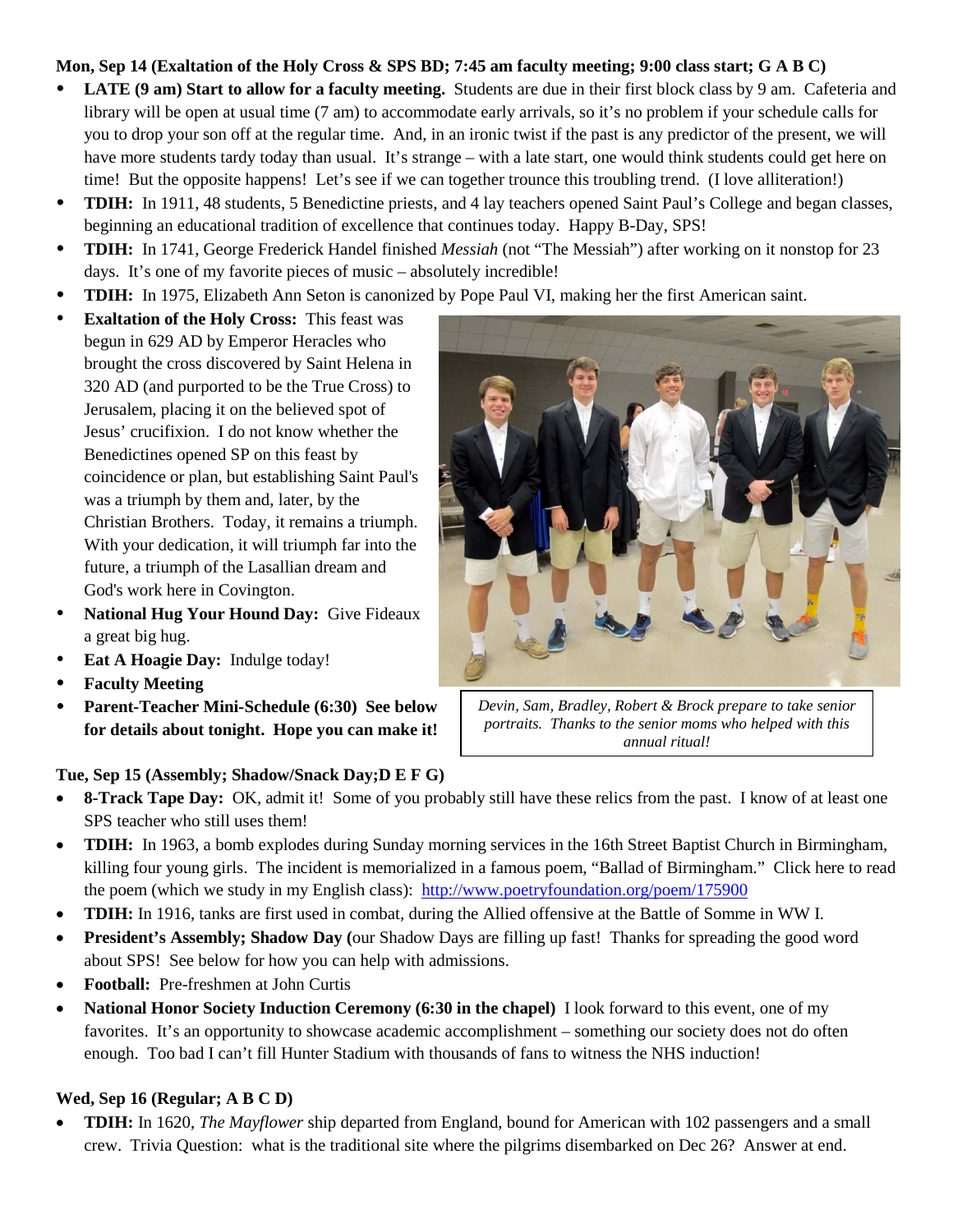- **The Trail of Tears Commemoration Day**: this day, also called the Cherokee Removal Day, refers to the forced relocation of the Cherokee Nation from their lands in Georgia, Tennessee, Alabama, and North Carolina to the Indian Territory (present day Oklahoma) in the Western United States from 1836 to 1839. More than 4,000 Cherokee died along the trail during this relocation. This is a sad blot on our nation's history.
- **National Guacamole Day:** Holy Guacamole, Batman! Celebrate today! Delicious! Ole!
- **American Legion Day:** The AL was granted its federal charter by Congress on this day in 1919. It was established to support and assist veterans returning from WW I. Since then, it has grown and supported all veterans.
- **Swimming:** Aqua Wolves in meet at Franco's
- **Football:**  $9^{\text{th}}$  & JV v. Franklinton (5:30)

### **Thu, Sep 17 (Regular; E F G A)**

- **TDIH**: In 1862, the bloodiest day in US military history occurred as General Robert E. Lee and his Confederate armies were stopped in Antietam, Maryland by General George B. McClellan. By nightfall, 26,000 men were dead, wounded or missing.
- **TDIH:** In 2005, SPS reopens after 3 weeks of Hurricane Katrina closure. We were among first to open miraculous! Thanks to many people – to then Covington Mayor Candace Watkins, to contractors, to our physical plant crew, to students, parents, & teachers who made reopening possible. We thank God, too.
- **Constitution Day**: In 1787, the official signing of the US constitution takes place a document we should all treasure and become more familiar with.
- National Apple Dumpling Day: Indulge and enjoy!
- **SPS Board of Trustees meeting (6)**



*Shane & Yehia collect books for the drive. I just wish there had been an apostrophe in "children's"! I will get my sharpie & correct!*

## **Fri, Sep 18 (Regular; B C D E)**

 **TDIH:** In 1793, George Washington lays the cornerstone to the United States Capitol building.

 **TDIH:** In 1947, President Truman signs the National Security Act which establishes a single Department of Defense with a strong Joint Chiefs of Staff with Army, Navy, and Air Force chiefs. The act also created the US Air Force as an independent service, equal to the US Army and US Navy, so today is considered the birthday of the US Air Force.

 **National Cheeseburger Day:** Enjoy this classic meal – if your cholesterol count allows it!

 **POW/MIA Recognition Day (always 3rd Fri of Sept):** Today we hope and pray for the speedy and safe return of American Prisoners of War and those still Missing in Action. The first official commemoration of this day was in 1979. We pray for all in this situation.

**Football:** Varsity v. Denham Springs (7:00)

## **Sat, Sep 19**

 **International Talk like a Pirate Day:** Avast & Ahoy all pirate wanna bees! Shiver your timbers today! Arrr!

- **Football:** Pre-freshmen at Rummel
- **Cross Country:** Wolves host Christian Brothers Invitational at Money Hill
- **Homecoming Dance** for Grades 8 & 9 (BAC)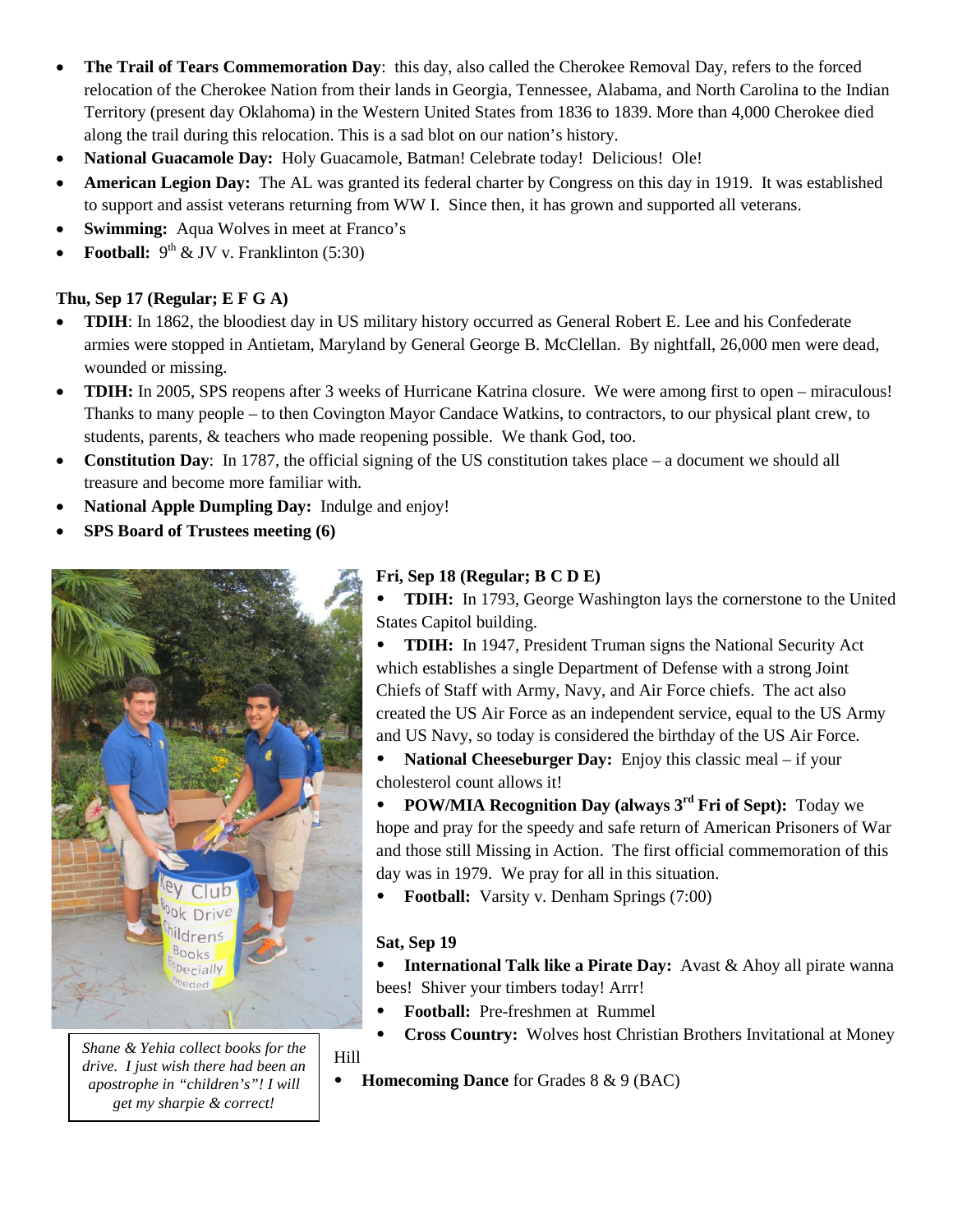#### **Sun, Sep 20**

- **We encourage Catholic families to attend mass and our non-Catholic families to attend church of their choice**
- **This Day in History:** In 1519, Portuguese explorer Ferdinand Magellan sets sail, leading the first exploration to circumnavigate the world. Magellan dies before the journey is completed and the ship returns a year later.
- **Punch Day:** Have a glass of punch today! The word *punch* means *five*, originating from the Hindustani word *panch*. It celebrates the traditional punch base recipe of 5 key ingredients, which most punches still use - alcohol (usually spirits), lemon (or other fruits), sugar, water, and tea (or other spices, e.g., cinnamon). For our students, though, use only four of the five ingredients – I think you can figure out which one I'm not recommending for students!
- **International Eat an Apple Day:** No explanation needed! Enjoy & wash it down with punch

**Parent Mini Schedule**: On Mon, Sep 14, beginning at 6:30 PM, we will hold our annual Parent Mini Schedule Night. Parents will follow their son's academic schedule, with each period lasting 10 minutes. Teachers will give a brief overview of the class. We get positive reviews on this night, so we encourage parents to attend and meet the teachers personally. **This is NOT a night for extended parent-teacher discussions so please do not come expecting that.** Individual conferences/contact can be set up for later dates. Hope you can make this informative evening. Parents should be in their son's A Period classroom by 6:30. **A copy of your son's schedule was emailed to you on Friday.**

**Admissions for 2016-17:** Yes, we are already looking ahead to next year. Here's how you can help: If you know any family who might be interested in SPS, encourage them to

- Consider a shadow day (but hurry as space is filling up fast;
- Encourage them to attend Open House on Sat, Oct 31 at 1 pm. Send us their email address or physical address and we'll send them an invitation.
- We rely on current and former families to spread the word about SPS! I know I can count on you!

#### **Musings on Last Week**

 **Shadow Day:** Thanks to all who helped, especially Karen who organized. We have another one this Tuesday. We won't know the results until mid-November, when applications for next year are due.

- **Biomedical Field Trip:** BM students visited St. Tammany's Crime Lab to learn about forensic medicine.
- **Marching Wolves & Golden Blues**: Thanks

for braving the weather and performing at Friday's game. And the MWs had a mini-camp on Sat for prospective MWs! Great! I want 100!

• **FB Team**: 8<sup>th</sup> fought hard against De La Salle, 9<sup>th</sup> won vs. Brother Martin, and Varsity played hard against Jesuit.

 **Cross Country**: Harriers were up & at 'em early Sat, heading for Baton Rouge. And when the dust settled, the Wolves WON the Episcopal High Round Table meet, beating Jesuit, Curtis, Brother Martin and a host of other great teams. I hear Rossini playing on Tuesday!

 **Mission Collection:** Our collection went well. In the words of the late Bro. Clarence, "St Paul's cares, St Paul's shares."

 **Senior Portraits & Retakes** went well. Thanks to all who helped.

**• Touchdown Club Social:** A good time was



passed by all! *AFJROTC Quiz Bowl Team pose with their 3rd Place trophy after returning from competition in Washington, DC Well done, Jeff, Ruston, Cray, & Alex!*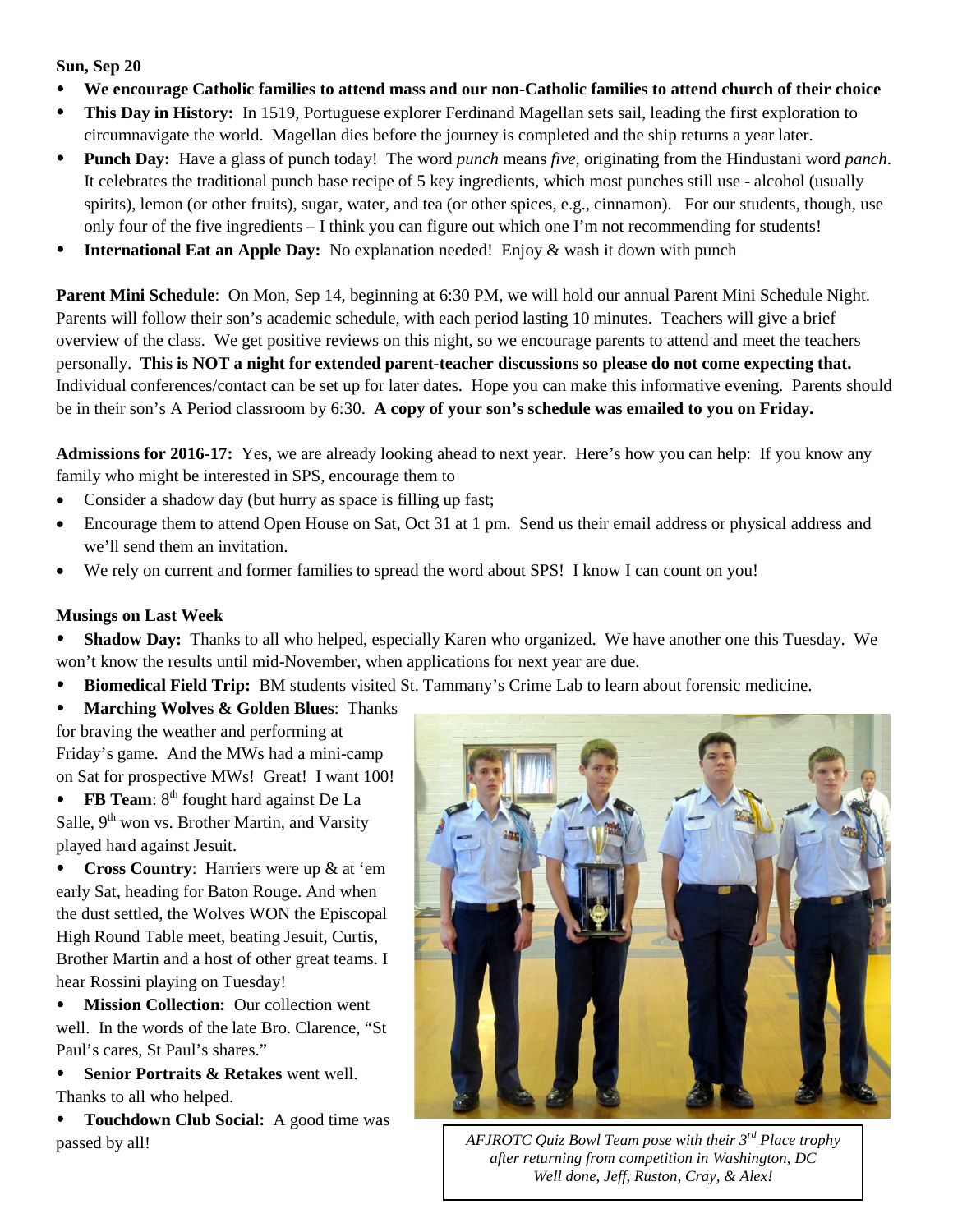- ACT: The only problems were on the test.
- **Key Club** Book Drive was very successful. Thanks for getting rid of all those books! They will help others!
- **Religion Classes:** Thanks for praying the rosary on the anniversary of 9-11.

**ID Cards:** As part of our safety plan, students are required to wear their ID cards on their SPS issued lanyard on a DAILY basis. **Please check your son before he leaves the house to make sure he is wearing the ID**. If he forgets, he must purchase a temporary ID from Sgt. Pressley. If he loses his ID, he must purchase a replacement for \$10.

**National Merit Semi-Finalists:** The list of semi-finalists was released last week. We are VERY proud of our five seniors who merited this prestigious honor: **Luke Avenel, Patrick Connolly, Burak Kandil, Ryan Meraux, & Andrew Mercante. (Yes, I enlarged the font as this is a GREAT accomplishment – worthy of a larger font!)**

**Last Tuesday's Assembly:** I hope the students enjoyed our Sep 08 assembly. Here's some of what we did:

- Entered the gym listening to Franz Peter Schubert's "Ave Maria." Schubert (1797 1828) was a prolific Austrian composer who wrote hundreds of musical compositions in his short life. The "Ave Maria" is one of his best loved, and it is played often at weddings and other occasions. Interestingly, Schubert did not write the work originally for the words of the Catholic Hail Mary, but people were so moved by the piece that they quickly adapted it for liturgical use by using the Latin words of the Hail Mary. Appreciation of his music while he was alive was limited to a relatively small circle of admirers in Vienna, but interest in his work increased significantly in the decades following his death. Today, Schubert is ranked among the greatest composers of the late Classical era and early Romantic era and is one of the most frequently performed composers of the early nineteenth century. I used this piece because Sep 8 was the Catholic feast of The Nativity of Mary.
- •
- As junior Andy Grashoff lit the prayer candled, we prayer to Our Lady, asking her to intercede with her Son for us and for our intentions.
- Recognized and welcomed a group of 30  $7<sup>th</sup>$ grade students who were visiting campus on one of our Shadow Days. The student body applauded vigorously in welcome!
- Recognized and congratulated students whose State Literary Rally medals arrived during the summer: Matthew Borgatti  $(3<sup>rd</sup> in$ Spanish II), Patrick Connolly  $(2<sup>nd</sup>$  in Biology II), Ryan Meraux ( $1<sup>st</sup>$  in Pre-Calculus), & Nick Ashton  $(1<sup>st</sup>$  in Journalism). Awarded special medals to Nick and Ryan for being the overall winners in all divisions in Pre-Calculus and Journalism, respectively.
- Recognized and congratulated the members of our Air Force Junior ROTC Quiz Bowl Team:



*Pre-freshmen proudly show off the robot they designed and constructed in Gateway to Technology class!*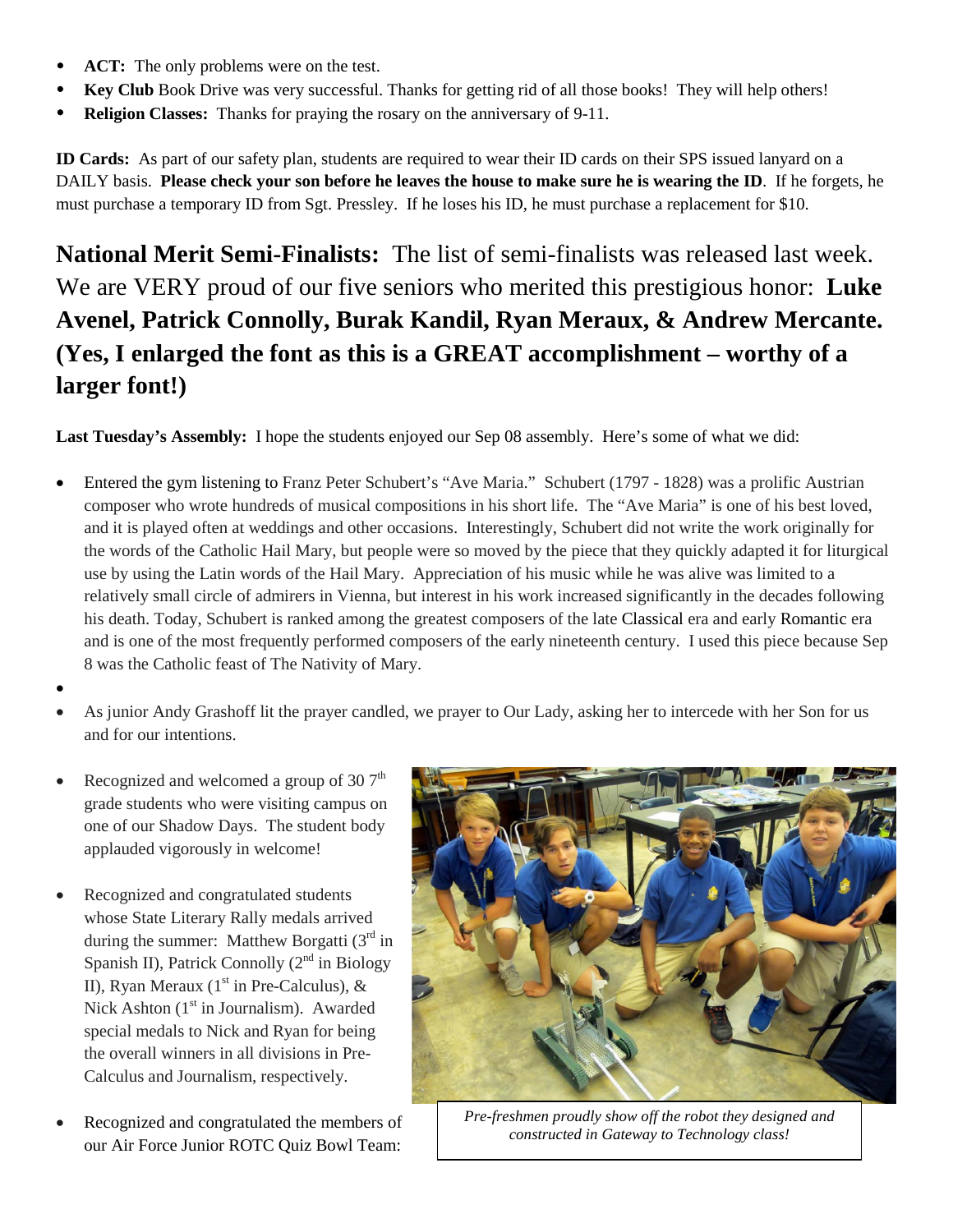**Jeff Bodin, Ruston Keller, Cray Pennison, & Alex Seese.** The LA-041 placed 3rd in the AFJROTC Academic Bowl in Washington DC. The cadets were very competitive against some very stiff competition. Ruston Keller made the trip after being released from the hospital only two days before the competition. He was too exhausted to compete in the first two matches in which we lost, so we had to win the last three to make it to the semi-finals. He was able to show up and we won the final three matches. We lost to the first place team in the semis by two questions and were tied with four questions left. The only two teams we lost to were the 1st and 2nd place teams. The cadets performed very well! We are VERY proud of them!

- Recognized and congratulated senior **Jack Cheng** who was chosen to attend the West Point summer Leaders Experience last summer. SLE is highly competitive - there are normally 6,000 applicants and 1,000 attendees. SLE gives high school juniors a week to experience life as a cadet to inform their college selection decision. SLE is a fastpaced program of academic classes, military training, physical fitness training and intramural athletics conducted during the month of June each year. One must have high standardized test scores to be considered for SLE. Well done, Jack!
- Recognized and congratulated senior **Jack Cheng and pre-freshman Jesse Cheng**. Jack and Jesse traveled to China this summer to visit with relatives. Before they left, they arranged for school supplies to carry to an orphanage in China. I read a very nice letter from the Director of the Orphanage thanking the boys and the school for what they did. Part of the letter read "We hope you continue to make a difference in the communities near and far from you as you spread your caring hearts." As I told the student, that's exactly what Lasallian education is all about.
- Then, as if by magic, the strains of Rossini's "William Tell Overture" filled the gym, signaling that the **Cross Country Wolves** were off and running. I told the boys that SPS Cross Country and John Curtis Cross Country were two of top teams in the state right now, so all eyes were on the John Curtis meet last week. We came in second to Curtis but by only five points – not much in CC. The season looks VERY bright for the CC Wolves!
- Recognized & congratulated star runner **Eric Coston** for being named to the All State Track Team in the 3200 and 1600 meter run. I then asked him to run down to the floor to accept certificates that arrived during the summer.
- As we were running out of time, I quickly congratulated the **Aqua Wolves** who swam last Saturday (but I didn't have any results) and the **Varsity Football Wolves**, who beat Edna Karr in the opening game.
- $\bullet$  I then reminded the students that we would observe a solemn anniversary later in the week: the  $14<sup>th</sup>$  anniversary of the September 11, 2011 terrorist attack on the World Trade Center in New York. I told them that their lives and the lives of all Americans changed that day and we must never forget the loss. While we observed silent prayer, I played a moving song that local musician and former SPS faculty member Gene Lipps wrote and recorded about the event. The boys listened and prayer.
- Ran out of time before I could do any more recognitions which will "roll over" to the next assembly! We then robustly sang the Fight Song in support of all of the activities going on around school.
- As the prayer candle was extinguished by junior **Will Murphy**, I reminded the students that they must leave the gym



and be the Light of God to all whom they meet.The students exited to the strains of Shubert's "Ave Maria." It was a great assembly – at least I thought so!

**Jazz n Roll:** Join us for the **26th anniversary of Jazz 'N Roll** on **Saturday, October 3rd, 2015!** Come together with parents, alumni, sponsors and supporters in the community for Saint Paul's major fundraiser. This event generates resources critical to preserve, promote and enhance education and extracurricular programs and facilities. Spend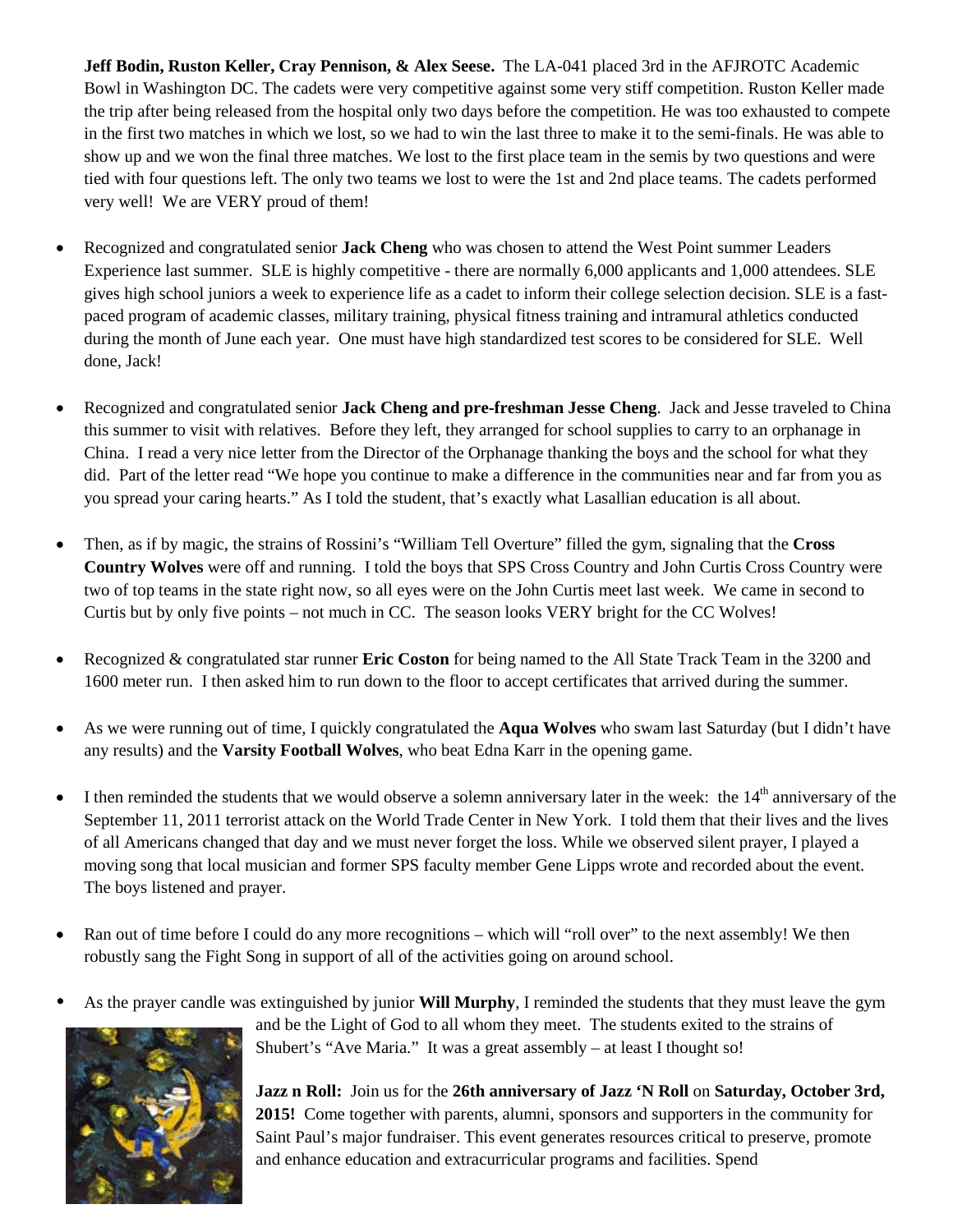**SATURDAY evening from 7:00pm – 11:00pm** in the Briggs Assembly Center and enjoy gourmet food and libations from exclusive local establishments. Bid on wonderful, unique silent auction items donated by the community. This event will also include a fabulous live auction, raffles and the Wolf Wheel of Prizes. I'm humbled by the many sponsorships we are receiving, but we need you to purchase tickets. Click here to do so: [http://www.stpauls.com/support/events/jazz-n](http://www.stpauls.com/support/events/jazz-n-roll/jnr-order/)[roll/jnr-order/](http://www.stpauls.com/support/events/jazz-n-roll/jnr-order/)Contact the Advancement Office (892-3200, ext 1270, for more info.

**Attendance:** Please comply with our attendance regulations as printed in the handbook which is posted on Edline. This is especially true when a student is absent or needs to check out during the day.

**And Speaking of Edline**: Please check Edline regularly for important info about your son's grade and SPS life. *Call Mike Holmes, Edline administrator, at 892-3200, ext. 1044 if you need assistance.*



**The Paper Wolf:** Congrats to TPW for the flurry of articles being written and published. The quality of writing is excellent. I do hope you subscribe. If

not, support our guys and do so. It's free. Here's the link: [http://thepaperwolf.com](http://thepaperwolf.com/)

**Helping Saint Paul's:** Don't forget – here are painless ways to help:

- If you shop at Office Depot, please give the SPS school code (70041640) and SPS receives 5% of your purchase!
- SPS participates in the Community Coffee program.
- Box Tops for Education these are redeemable for cash. Have your son bring them to his math teacher.

**GREAT Alum News:** Adam Grashoff '11, an LSU senior, won the inaugural Sean O'Keefe Leadership Award, which carries a \$10,000 prize. Wow. Read the story at [http://www.lsu.edu/mediacenter/news/2015/08/28okeefeaward.php.](http://www.lsu.edu/mediacenter/news/2015/08/28okeefeaward.php) We are VERY proud – but not surprised, as Adam was an outstanding student during his SPS years!

**H of the W:** In honor of Talk like a Pirate Day:

- *Why do seagulls fly over the sea? Because if they flew over the bay, they'd be bagels!*
- *What kind of grades to pirates make in school? High Seas!*
- *Why are pirates called pirates? Because they "arrrr!"*
- *Why couldn't the pirate play cards? Because he was sitting on the deck!*
- *What's a pirate's favorite country? AAARRRGHentina!*
- *What is a pirate's favorite Star Wars character? AARRRRGGH-2 D-2!*
- *How do you save a drowning pirate? With CPARRRRRRRRR!* [*Hilarious*!]
- *Why did the pirate go to college? To become an arrrrrrchitect!*
- *Why didn't the 11 year old go to the pirate movie? A: because it was rated arrrrr!*
- *What's a pirate's favorite letter of the alphabet? Arrrr!*
- *Why did the pirate go on vacation? He needed some AARRRRGGH and AARRRRGGH!* [I'm LOLing!]
- *What's a pirate's favorite restaurant? Arrrrrr-by's!*



*Oliver, Will, & Alex bond during lunch!*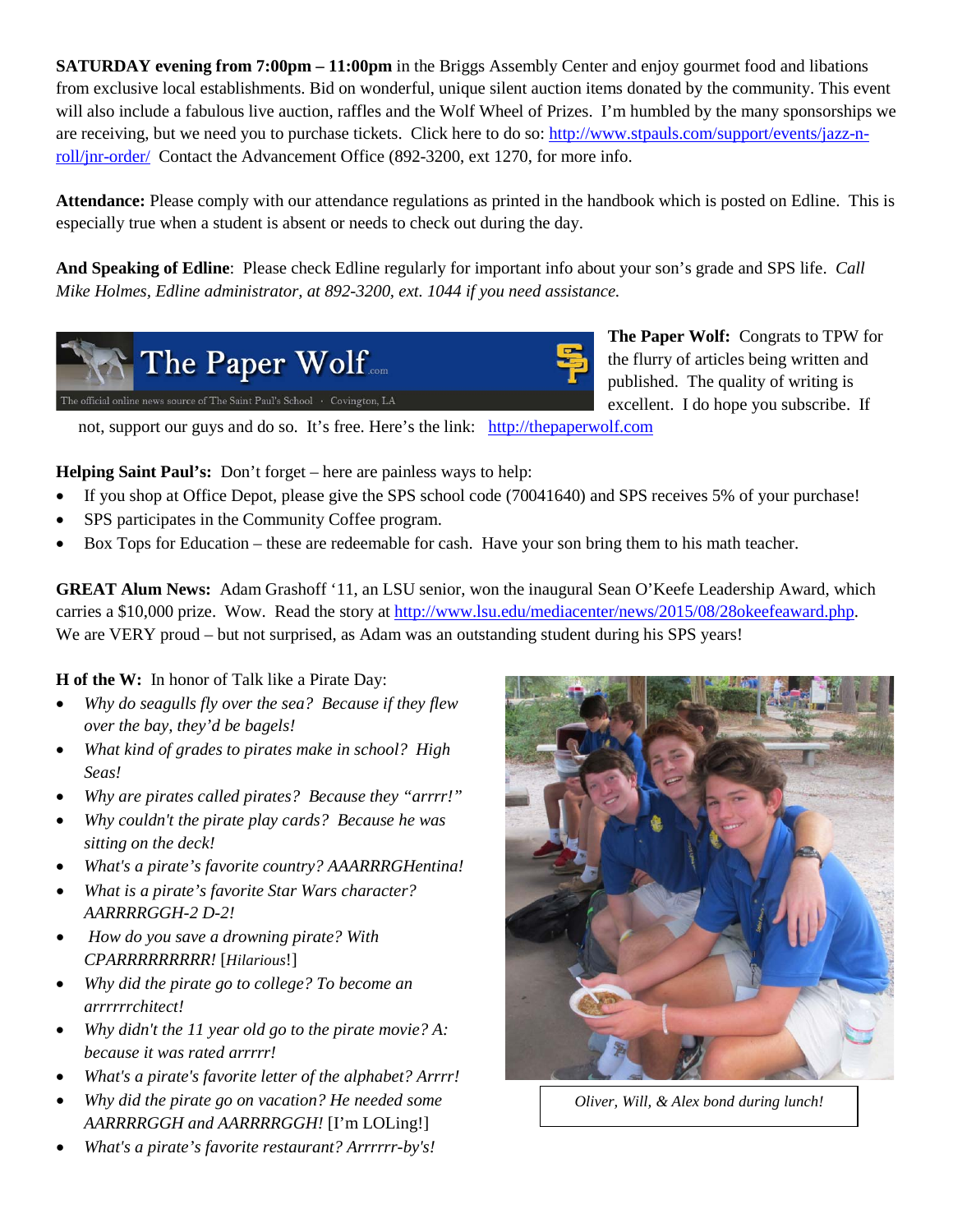- *What is a pirate's favorite doll? BARRRRRRRRRRBIE!*
- *Why do Pirates cry on their own? Because they have private tears [Get it? Privateers?]*
- *How good was the pirate's golf game? Parrrrrrrrr!*
- *How much is a pirate willing to pay to get his ears pierced? A buck an ear!*
- OK, I'll stop!

### **A Look Ahead:**

September 14 – Happy Birthday SPS-9:00AM late start – Parent Mini Schedule 6:30-8:30

September 15 – President's Assembly – Shadow Day – NHS Induction – Snack Day – Teacher Appreciation Lunch

- September 19 Jr. High Homecoming Dance
- September 22 Pack Time
- September 25 Pep Rally Schedule for Homecoming
- September 26 Senior High Homecoming Dance
- September 29 ACT test for seniors
- September 30 President's Assembly (long) Shadow Day
- October 3 SAT on campus Jazz & Roll on campus
- October 6 Pack Time
- October 9 11:00 am dismissal for Grandparents Day End of first quarter
- October 12-16 Founder's Week
- October 13 President's Assembly (second block) –Shadow Day
- October 14 PSAT Testing for all Sophomores and select other students (BAC)
- October 15 Mass schedule
- October 16 Field Day, Periods CD meet / Redi-Step Test for  $8<sup>th</sup>$  grades in BAC
- October 19 9:30 AM late start for faculty in-service Parent/Teacher meetings 5:30-7:30 pm
- October 20 Pack Time Teacher Appreciation Lunch
- October 23 Faculty Wellness screening in BAC
- October 27 President's Assembly Shadow Day
- October  $28 12^{th}$  Grade HR Breakfast
- October 29  $11<sup>th</sup>$  Grade HR Breakfast
- October 30  $10^{th}$  Grade HR Breakfast Pep Rally
- November 2 Dia de los Muertos Mass
- November 3 Pack Time
- November  $4 8$ <sup>th</sup> Grade HR Breakfast
- November  $5 9<sup>th</sup>$  Grade HR Breakfast Aspire test to  $8<sup>th</sup>$  Graders in BAC
- November 9 Late Start
- November 10 President's Assembly
- November 17 Pack Time
- November 18 Thanksgiving Prayer Service schedule
- December 1 President's Assembly
- December 8 Pack Time (luminaria bags)
- December 10 Snack Day Luminarias in the evening
- December 15-18 Exam Schedules

Whew! Enough for now! Sorry I was so long-winded this week (so what made this week different from other weeks?)

I can't believe we are starting the sixth week of the school year!

As usual, I'll close with a paraphrase of one of my favorite NPR radio shows (which I'm listening to right now as I finish the newsletter and LOLing): well, it's happened again – you've squandered perfectly good time reading my ramblings!